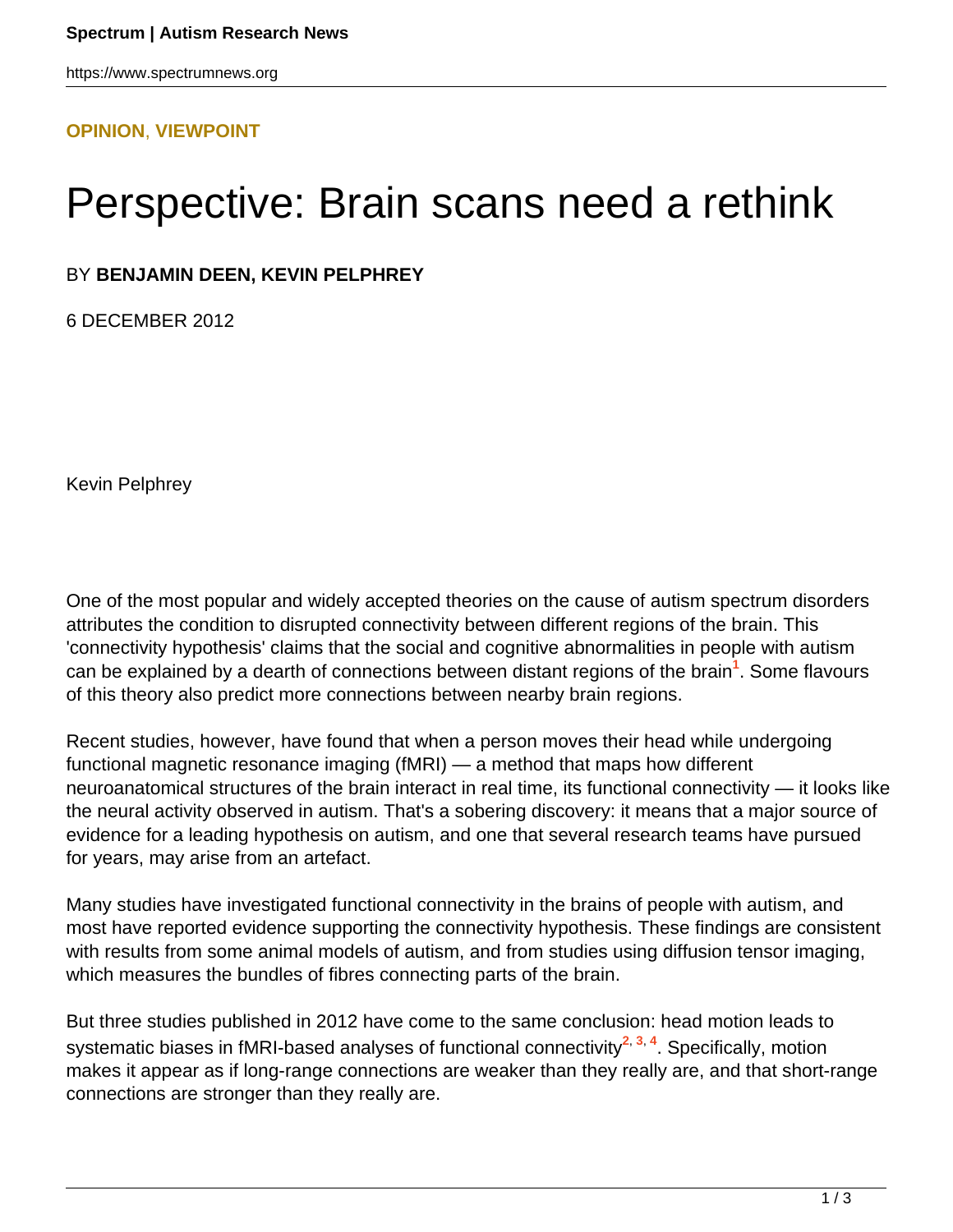https://www.spectrumnews.org

This bias affects all functional connectivity analyses, but it is particularly insidious for studies of autism. That's because it would lead to precisely the patterns that have been observed in fMRI scans of children with autism, and because children with autism typically move more than unaffected children do.

How can autism researchers overcome this bias? One approach would be to define a measure of head motion in each participant over the course of a scan — for instance, to compute the displacement of the head between consecutive time points, and average this over time. Researchers can then check that the autism and control groups are well matched on this measure, or include this value as a nuisance variable in regression analyses.

 Mark Smith ACspeciakreportson the rising prevalence of autism and the mysteries that remain in understanding the disorder. **[More articles »](https://www.spectrumnews.org/specials/2012/outlook-autism/outlook-autism)**

The matching, however, would need to be precise: as one of the new studies showed, even a difference as small as 0.004 millimetre in average head motion across groups of patients can lead to significant differences in correlation strengths**<sup>4</sup>** .

Furthermore, it is likely that motion artefacts can persist even when groups are matched on mean head motion. First, there is some evidence that head motion relates to functional connectivity measures in a nonlinear fashion<sup>2, 4</sup>. If that's true, it would not be sufficient to account for only linear effects of motion. Even if head motion doesn't significantly differ across groups, a nonlinear function of head motion could.

Second, a given estimate of average motion can correspond to rather different scenarios — a few isolated but large movements, or constant small movements — which would have different effects on fMRI signals and on measures of functional connectivity. For instance, it has been shown that large, jerky movements lead to brief spikes in fMRI signal strength.

Based on this observation, cognitive neuroscientist Steven Petersen and his colleagues at Washington University in St Louis, Missouri, propose a strategy for mitigating these head-motion artefacts**<sup>2</sup>** . They recommend removing periods of high motion. They have shown that this